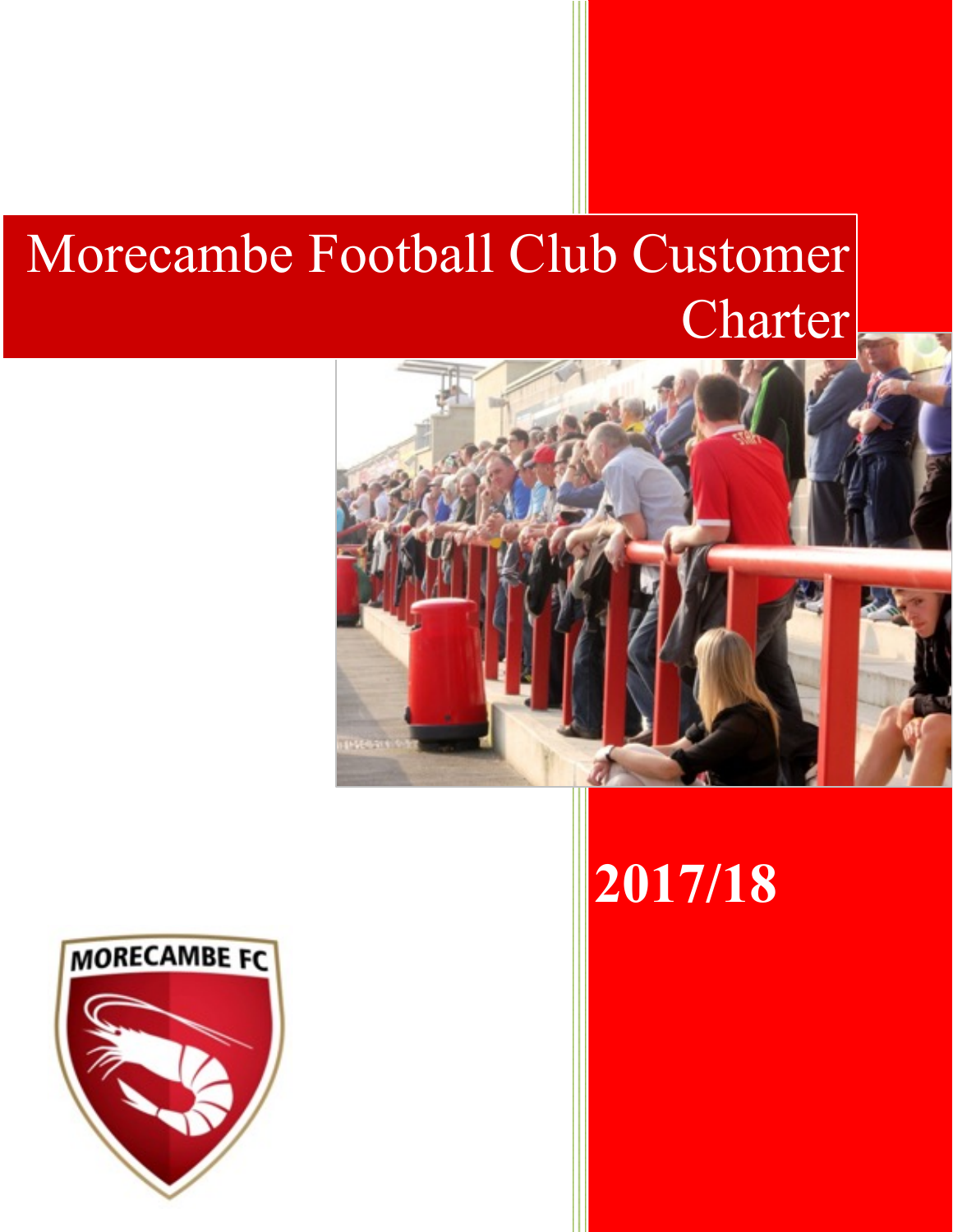## **Table of Contents**

| 1                |     | <b>Club Charter Introduction</b>                                                            | 4              |
|------------------|-----|---------------------------------------------------------------------------------------------|----------------|
|                  | 1.1 | <b>Customer Charter</b>                                                                     | 4              |
|                  | 1.2 | Morecambe Football Club's Ambition                                                          | 4              |
| $\boldsymbol{2}$ |     | <b>Customer Service and Communication</b>                                                   | 4              |
|                  | 2.1 | <b>Customer Service Policy</b>                                                              | 4              |
|                  | 2.2 | <b>Customer Service/Supporter's Liaison Contacts</b>                                        | 4              |
|                  | 2.3 | <b>Complaints Procedure</b>                                                                 | $\overline{4}$ |
|                  | 2.4 | <b>Staff Conduct</b>                                                                        | 5              |
| 3                |     | Safeguarding Children, Young People & Vulnerable Adults                                     | 5              |
| 4                |     | <b>Consultation Policy</b>                                                                  | 6              |
| 5                |     | <b>Ticketing</b>                                                                            | 6              |
|                  | 5.1 | <b>Ticketing Policy</b>                                                                     | 6              |
|                  | 5.2 | Pricing & Purchasing                                                                        | 6              |
|                  | 5.3 | <b>Cup Competitions &amp; Away Fixtures</b>                                                 | 6              |
|                  | 5.4 | Refunds                                                                                     | 6              |
|                  | 5.5 | <b>Ticket Upgrades/Downgrades</b>                                                           | $\overline{7}$ |
|                  | 5.6 | <b>Lost Tickets</b>                                                                         | $\overline{7}$ |
|                  | 5.7 | <b>Away Supporters</b>                                                                      | $\overline{7}$ |
| 6                |     | <b>Catering, Hospitality &amp; Events</b>                                                   | $\overline{7}$ |
| $\overline{7}$   |     | <b>Football in The Community Activities &amp; Corporate Social</b><br><b>Responsibility</b> | 8              |
|                  | 7.1 | Morecambe FC Community Sports                                                               | 8              |
|                  | 7.2 | Activities                                                                                  | 8              |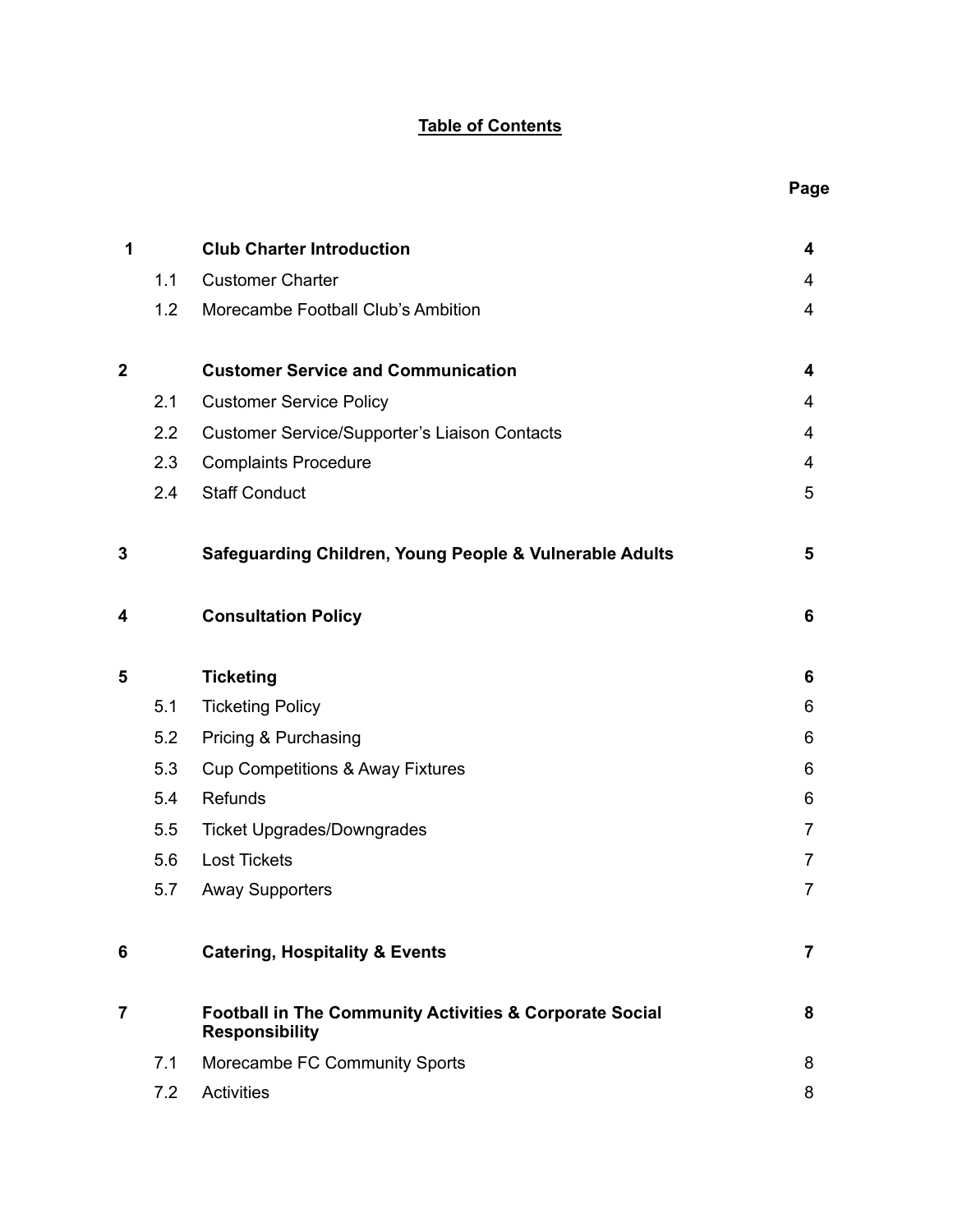|    | 7.3  | Morecambe FC Community Sports Contacts              | 8                                 |
|----|------|-----------------------------------------------------|-----------------------------------|
|    | 7.4  | <b>Corporate Social Responsibility</b>              | Morecambe FC Club Charter 2017/38 |
|    |      |                                                     |                                   |
| 8  |      | <b>Merchandising</b>                                | 9                                 |
|    | 8.1  | Morecambe FC's Policy                               | 9                                 |
|    | 8.2  | <b>Club Shop</b>                                    | 9                                 |
| 9  |      | <b>Equal Opportunities</b>                          | 9                                 |
|    | 9.1  | Equality, Inclusion & Anti-Discrimination           | 9                                 |
|    | 9.2  | Tackling Racism in Football - Morecambe FC's Policy | 10                                |
|    | 9.3  | Persons with Disabilities - Morecambe FC's Policy   | 10                                |
|    | 9.4  | Definitions of Disability                           | 10                                |
|    | 9.5  | Proof of Disability                                 | 10                                |
|    | 9.6  | <b>Ticket Pricing for Disabled Persons</b>          | 10                                |
|    |      |                                                     |                                   |
| 10 |      | <b>Stadium</b>                                      | 11                                |
|    | 10.1 | <b>EFL Ground Regulations</b>                       | 11                                |
|    | 10.2 | <b>Stadium Plan</b>                                 | 11                                |
|    | 10.3 | Acceptable Behaviour & Banning Orders               | 11                                |
|    | 10.4 | <b>Match Day Stewarding Arrangements</b>            | 12                                |
|    | 10.5 | <b>First Aid Facilities</b>                         | 12                                |
|    | 10.6 | Directions to The Globe Arena                       | 12                                |
|    |      | 10.7 Match Day Parking                              | 12                                |
|    |      | 10.8 Public Transport                               | 12                                |
|    |      | 10.9 Pedestrians & Cyclists                         | 13                                |
| 11 |      | Data Protection Policy                              | 13                                |
| 12 |      | Objectives for the 2017/18 Season                   | 13                                |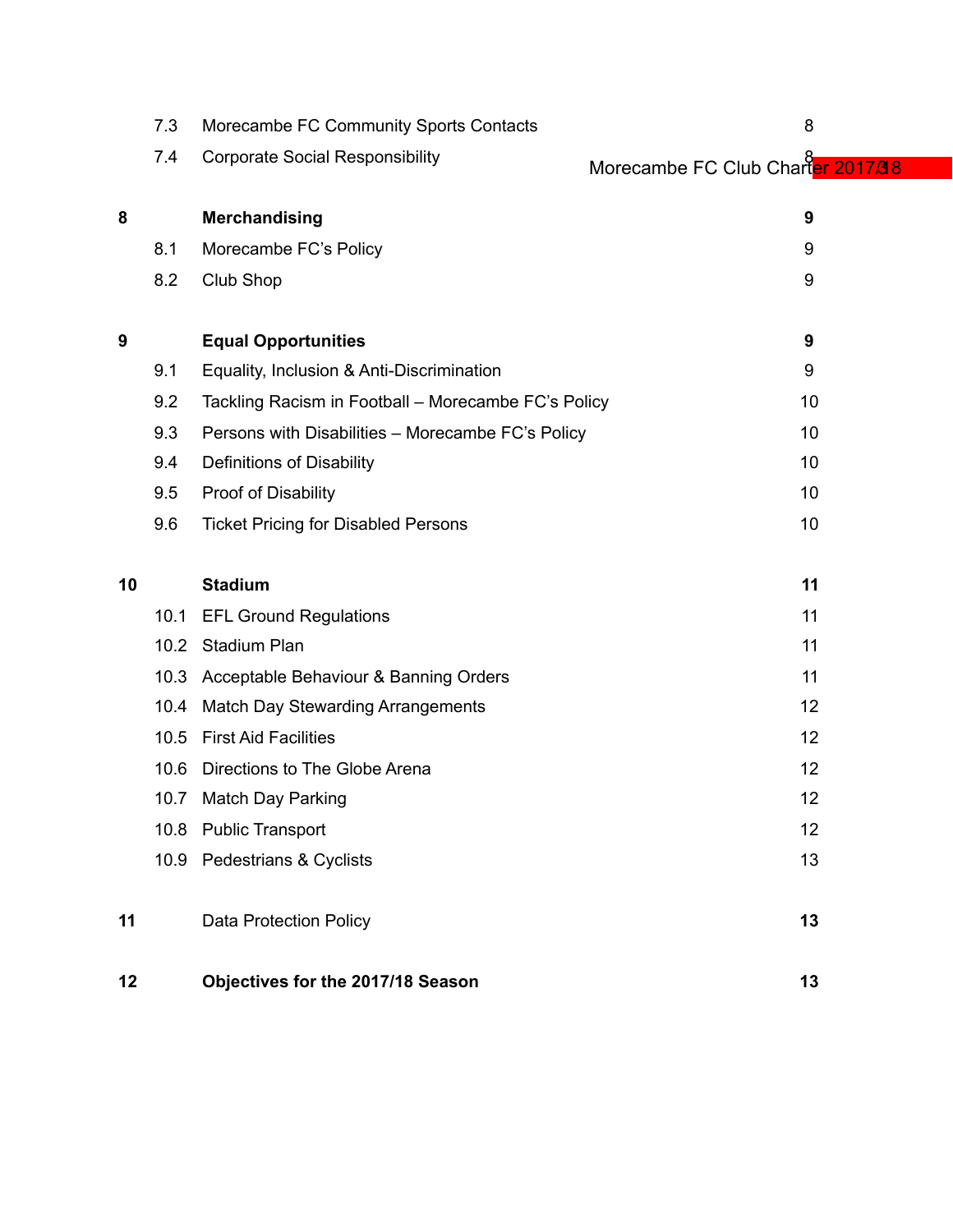### **1. CLUB CHARTER INTRODUCTION**

# 1.1 Customer Charter<br>Morecambe FC takes MBS GRID<del>S</del> FC Club Charter 2017/18

Morecambe FC takes great pride in its reputation and history. If is committed to offering a high standard of community-orientated experience and customer service at all levels. This Customer Charter outlines how the Club aims to deliver this promise. All EFL clubs are required to present a Customer Charter however, Morecambe Football Club goes beyond the basic requirements set-out in Regulation 20 of EFL Rules.

This Customer Charter is reviewed on an annual basis and amended in light of changes to legislation, regulations and feedback from supporters.

#### *1.2 Morecambe Football Club's Ambition*

Morecambe FC's ambition is to create a competitive EFL Club which is at the heart of its community; offers value for money; provides a professional service at all levels of the business and engages customers, the community and the local authorities to bring success to the town as a whole.

#### **2 CUSTOMER SERVICE AND COMMUNICATION**

#### *1. Customer Service Policy*

Morecambe FC is committed to providing a high level of customer service at all levels of the business. There may be occasions when customers feel that the Club has not reached the highest standard and the Club will respond to complaints in accordance with the procedure outlined in this Charter. The Club also welcomes positive feedback and suggestions. We acknowledge that all customers have a right to express their views and will ensure that they and their views are treated with total respect.

#### *2.2 Customer Service/Supporter's Liaison Officer Contacts*

Morecambe FC strives to make communication with customers as easy and accessible as possible. As a result, the Club offers a number of different methods to make contact. The Club will always aim to acknowledge receipt of correspondence within 7 working days of any communication, with a fuller response, (if necessary), provided within 28 working days.

Letters should be addressed to: Mick Horton **Football Secretary** Morecambe Football Club

Globe Arena, Christie Way, Westgate, Morecambe. LA4 4TB

| The Club can also be contacted by: |                                                  |  |  |  |  |  |
|------------------------------------|--------------------------------------------------|--|--|--|--|--|
| Telephone:                         | (01524) 411797 - Between 09:00 - 17:00 (Mon-Fri) |  |  |  |  |  |
| Email:                             | Office@morecambefc.com                           |  |  |  |  |  |

A full list of contact details for the club's different departments is available through the Morecambe official website, or on request.

#### **2.3 Complaints Procedure**

Suggestions, complaints or constructive criticism will all be treated with equal respect and dealt with in a timely manner. In all cases contact with the Club must include basic information, which should include the name and address of the customer together with a telephone number/email address, so that we can respond. All anonymous complaints or contacts will be investigated but obviously cannot be replied to.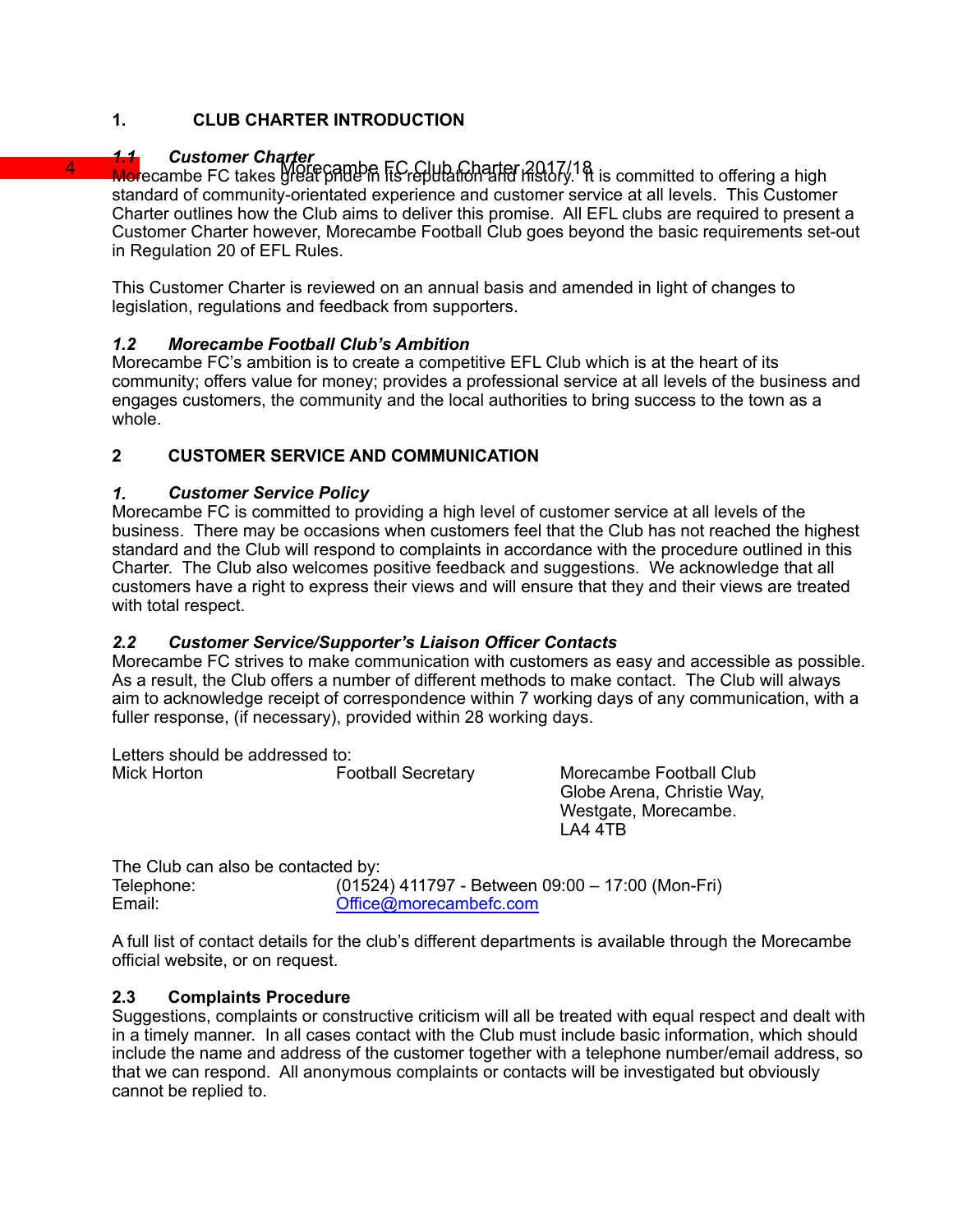Morecambe FC will always endeavour to provide a complete response within 28 working days of receipt.

If customers feel a complaint has not been dealt with satisfactory in fine with 5ur complaints t<mark>er 2017/88</mark> procedures, they should refer the matter directly to The Independent Football Ombudsman (IFO) using the following details:

The Independent Football Ombudsman Suite 49, 33 Great George Street,

Leeds. LS1 3AJ Email: [contact@theifo.co.uk](mailto:contact@theifo.co.uk) Tel: 0800 588 4066

#### *2.4 Staff Conduct*

Morecambe FC, its representatives and its employees will conduct themselves in a helpful, courteous manner at all times when dealing with customers and the general public, regardless of the method of communication. Any customer who is unhappy with the actions of a member of staff or representative of the Club may ask to speak initially with the head of the department they are dealing with. (Also please refer to the Club's complaints procedure).

#### **3 SAFEGUARDING CHILDREN, YOUNG PEOPLE & VULNERABLE ADULTS**

Everyone has the right to live without fear of harm, abuse or discrimination. Morecambe FC recognises that it has an active role to play in ensuring that everyone involved with the Club has that right and as such has responsibility for customer and employee safety and wellbeing. Through the creation of an environment and culture of inclusion and trust Morecambe FC is committed to:

- Preventing and reducing the risk of significant harm, abuse or exploitation to children and vulnerable adults;
- Responding effectively and appropriately to any incidents and concerns;
- Raising awareness of key messages and procedures to those who may be abused and potential abusers.

Morecambe FC has a formal policy in relation to the safeguarding of children, young people and vulnerable adults. The Club recognises that we all have a role to play in keeping safe and keeping others safe by preventing, identifying and reporting incidents and concerns. Thankfully incidents are rare but if you need to get in touch you can contact the Club's Designated Safeguarding Officer, Janet Preston, at [janetpreston@morecambefc.com](mailto:janetpreston@morecambefc.com)

If you have a safeguarding issue unconnected with the Club, you can contact:

Lancashire County Council Safeguarding Adults Team – 0300 123 6721 Lancashire County Council Safeguarding Children Team – 0300 123 6720 Lancashire Police – 0845 125 3545

All Morecambe FC employees whose role involves working with children or vulnerable adults are subject to disclosure from the Criminal Records Bureau. Morecambe FC's Safeguarding Policy can be found at [www.Morecambefc.Safeguarding](http://www.Morecambefc.Safeguarding) or from the Club's Designated Safeguarding Officer at Morecambe<sub>FC.</sub>

### **4. CONSULTATION AND INFORMATION**

Morecambe Football Club is dedicated to communicating and consulting with its customers. The Club will:

- consult widely and regularly with supporters whilst forming its policies. The Club will do this through fans' forums, supporters' focus groups and direct market research (questionnaires).
- keep supporters informed through the use of the media, the Club's official website at [www.morecambefc.com](http://www.morecambefc.com) and the official matchday programme.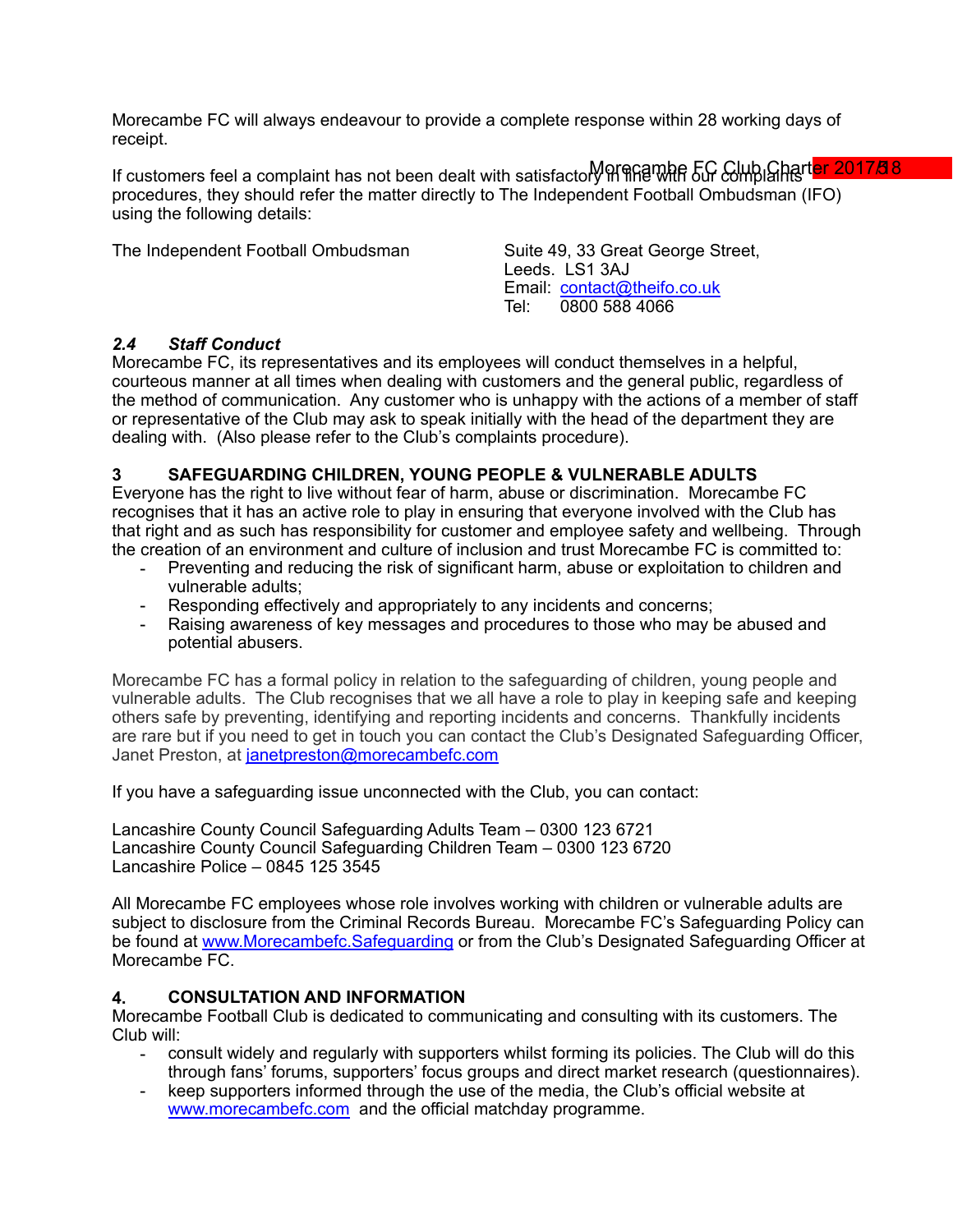- publish its views on major policy issues through any relevant media such as the Club's official website, local media and the matchday programme.
- $\overline{6}$  More that the earliest possible notice is given of any changes to fixtures and ticketing experience in any changes of the experience of the experience of the experience of the experience of the experience of the arrangements and the reasons for these changes via all relevant media; and
	- give due consideration to all feedback, comments and reasonable suggestions and implement changes where it is in the best interests of the Club and/or its customers.

Morecambe Football Club welcomes and encourages supporters to come forward with suggestions as to how the Club could improve, (see Section 2). Whilst it is not possible to solicit supporters' views on every topic, the Club is dedicated to doing things correctly and employing the right people with the proper skills, in pursuit of achieving the short, medium and long-term goals of the Club.

Morecambe Football Club now operate Fans/Board Communictions Meetings, at least 4 times a season, attended by members of the Board. The meetings will provide an opportunity for supporters to ask questions, provide feedback and be updated regarding developments within the Club. Information regarding these are on the official Club Website [www.morecambefc.com](http://www.morecambefc.com)

#### **5 TICKETING**

#### *5.1 Ticketing Policy*

Morecambe FC will strive to widen access to games by offering a range of ticket prices. For further information on tickets and purchase details please contact the Club Shop on (01524) 411797. Alternatively the Club Shop can be contacted at the following address:

Club Shop Morecambe Football Club Globe Arena, Christie Way, Westgate, Morecambe. LA4 4TB

#### *5.2 Pricing & Purchasing*

Full pricing details are available on the Club's official website: [www.morecambefc.com](http://www.morecambefc.com/) and also from the Main Office and the Club Shop.

#### *5.3 Cup Competitions & Away Fixtures*

When demand for cup competitions or away fixtures is expected to be high, fans will be offered tickets on a priority basis. Season ticket holders from the current season will have first refusal on tickets during a designated period. Tickets will go on general sale at the end of this priority period to all supporters. Any further arrangements for the dispersal of tickets will be made through the Club's official website and the local media.

#### *5.4 Refunds*

Refunds on tickets are at the discretion of the Directors of Morecambe Football Club. In all cases refunds can only be issued if the ticket is returned before the day of the game. Tickets must be returned in a reasonable condition.

In the event of a game being postponed before supporters are admitted to the ground, a full refund will be available up to a specified date prior to the rearranged game for pre-purchased ticket holders, or free entry will be granted into the rearranged game. If the game is postponed after supporters have been admitted into the ground, but before kick-off then a full refund will be available up to a specified date prior to the rearranged game or free entry will be granted into the rearranged fixture.

If the match is abandoned before the start of second half then half price admission will be available to the re-arranged game. A half refund will be available up to a specified date prior to the rearranged game. If the match is abandoned after the start of second half then an early decision on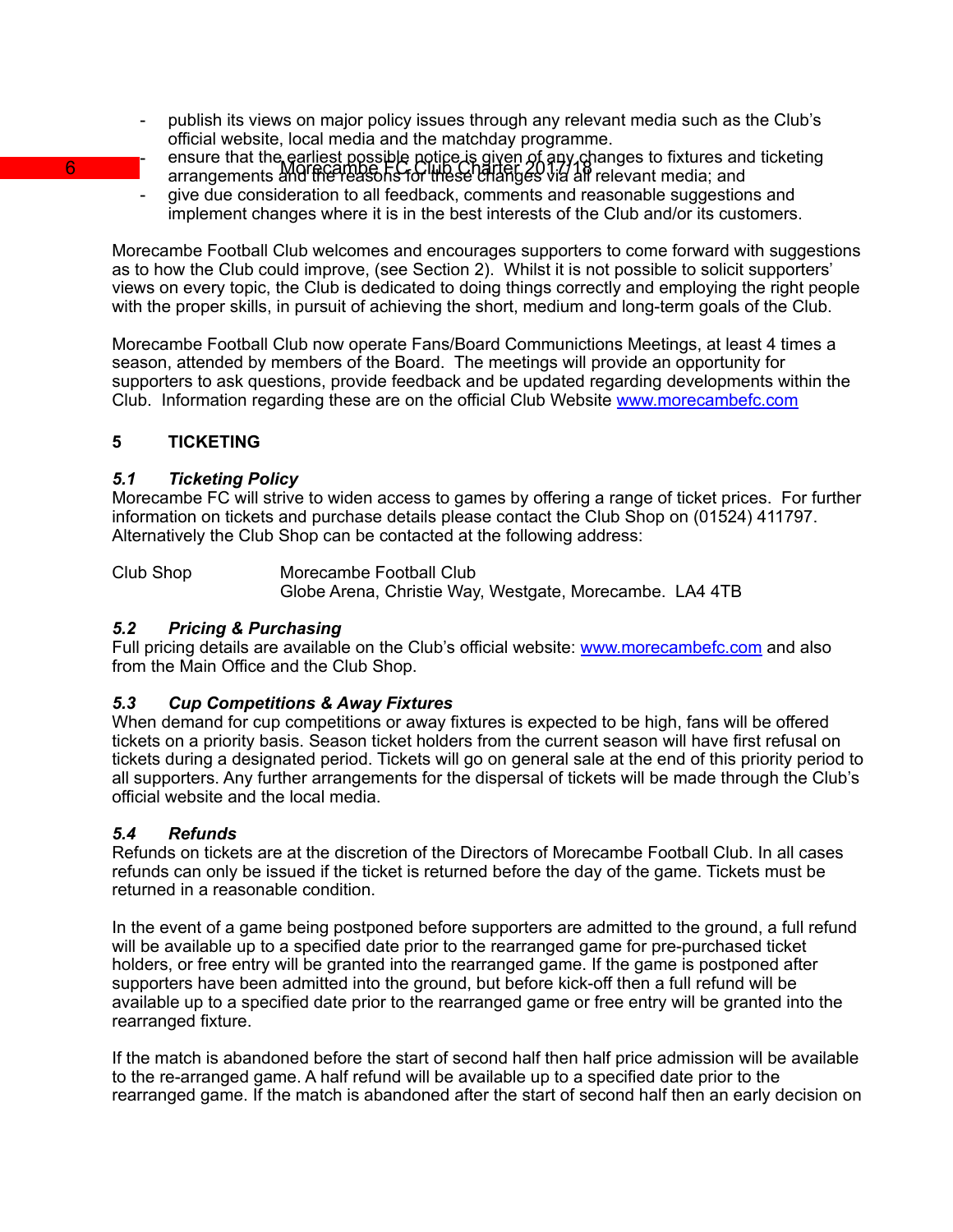admission charges and refunds will be made after consulting both our opponents and the relevant authorities and this will be communicated via the Club website.

#### *5.5 Ticket Upgrades/Downgrades*

Morecambe FC Club Charter 2017/18

Requests to upgrade tickets will be treated sympathetically, provided that space is available for the upgrade. The upgrade will be charged at the difference between the two ticket prices. No upgrades can take place once the spectator has entered the ground. We will try to accommodate downgrades wherever possible, however no refund will be made.

#### *5.6 Lost Tickets*

In the instance that a season ticket holder should forget their ticket for a home league fixture, they will be expected to pay the full price for a match day ticket in the area in which they hold their season ticket. This match day ticket will be refunded when the season ticket holder presents both their season ticket with the valid match voucher in the book, and the match day ticket at the club's Main Office/Club Shop at the earliest available opportunity. Non-season ticket holders who forget or have lost their ticket must purchase a new ticket.

#### *5.7 Away Supporters*

The Club abides by EFL Regulations governing the allocation of tickets to visiting clubs. The Club does not charge admission prices to supporters of a visiting Club which are higher than those charged to our own supporters for comparable accommodation. In particular, our concessionary rates offered to senior students and junior supporters apply to supporters of a visiting Club.

#### **6. CATERING, HOSPITALITY & EVENTS**

Morecambe FC have a dedicated and award winning team who deal with all aspects of catering, hospitality and event arrangement/management at The Globe Arena. This team caters for all match day and non-match day events and provide high quality, competitively priced service and catering at all times.

On match days catering kiosks are located in all areas of the ground and details of food/drinks available and pricing can be found at each point of sale.

The team continually monitor feedback from the match day catering outlets as well as from nonmatch day hospitality and corporate events in order to look at ways to improve the service and packages that are offered at The Globe Arena.

Further information about holding events at The Globe Arena can be obtained by contacting the Events Team at Morecambe FC.

#### **7. FOOTBALL IN THE COMMUNITY ACTIVITIES & CORPORATE SOCIAL RESPONSIBILITY**

#### *7.1 Morecambe FC Community Sports*

Morecambe FC Community Sports is a registered charity which works alongside Morecambe Football Club and operates with its own board of trustees. We have a team of employees and volunteers who deliver a diverse range of activities across the district. We work hand-in-hand with Morecambe Football Club, the local community, schools, businesses, Councils, the NHS and police; to name just a few.

#### *7.2 Activities*

Morecambe FC Community Sports is part of the EFL Trust and delivers work across 5 key themes of Education, Health, Sports Participation, Inclusion, and Disability.

Our work includes coaching sessions for children in local schools across the district, free football sessions for girls, 'Extra Time' sessions for over 50s, work with the Princes Trust, free football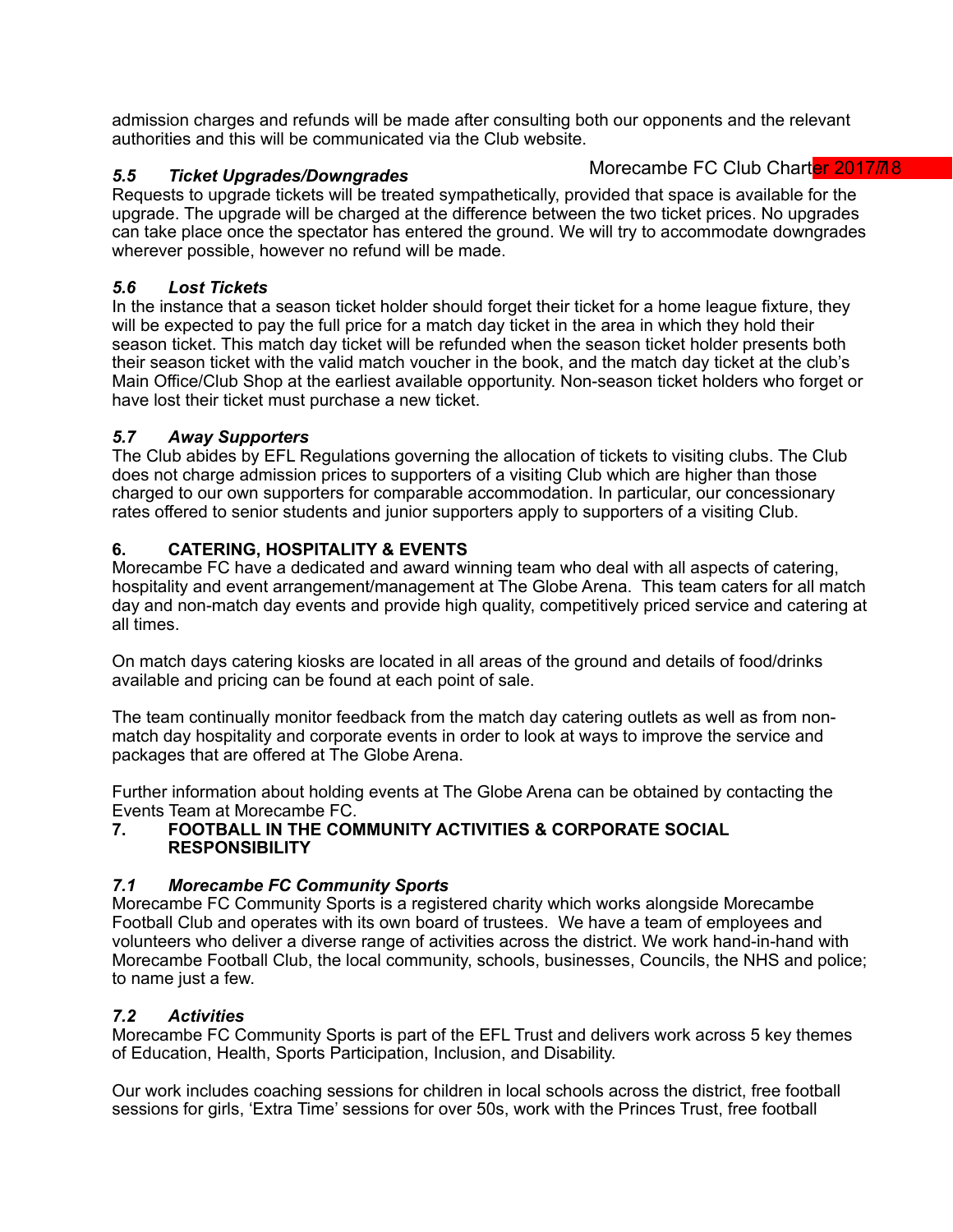sessions for local youths who are at risk of offending, specialist sessions of deaf-friendly football and for coaching for children with Autistic Spectrum Disorder.

8 More run a futsal education programme which enables young people to train and represent Morecambe FC in the EFL Trust Futsal League, whilst studying for a BTEC Level 3 diploma in sport.

We also deliver the National Citizen Service programme, which takes young people on residential activity trips and gets them involved in a social action project in their community.

We deliver sports sessions for the local council, including disability sessions. We also work with MENCAP and local care homes, providing activity programmes for their residents.

On match days we host visits from local junior teams and charities, as well as looking after mascots and birthday parties.

We also co-ordinate appearances by Morecambe FC players in the community, which includes everything from visiting the local hospital to attendance at our regular Soccer Schools.

#### *7.3 Morecambe FC Community Sports Contacts*

Morecambe FC Community Sports is led by Janet Preston. Contact details are:

Janet Preston Morecambe FC Community Sports Globe Arena, Christie Way, Westgate, Morecambe. LA4 4TB Tel: 01524 412125 Email: [communityadmin@morecambefc.com](mailto:communityadmin@morecambefc.com)

#### *4. Corporate Social Responsibility*

Morecambe FC is immensely proud to be seen as part of the local community and recognises that it can play a part in improving the lives of people associated with the Club and of the wider community through continuing support of local schools as well as local & national voluntary/ charitable organisations.

The Club also recognises that it has a responsibility to help protect the environment in which we all live and work. The Club is therefore committed to exploring ways that it can reduce any environmental impact that its operations may have.

The Club welcomes approaches from organisations that have suggestions as to how the club can, either itself or in partnership with others, enhance the community in which it operates.

#### **8. MERCHANDISING**

#### *8.1 Morecambe FC's Policy*

Morecambe FC will endeavour to ensure that all replica shirt designs have a minimum life span of 1 year. The Club will provide supporters with information on replica strip, training kit and other leisure wear launch dates and availability for purchase. The Club carries out its obligation under EFL regulations to prevent price fixing in relation to the sale of replica kits. The Club offers refunds on merchandise sales in accordance with its obligations under the Sale of Goods Act.

#### *8.2 Club Shop*

The Morecambe FC Club Shop is located at the Globe Arena and normal opening hours are as follows: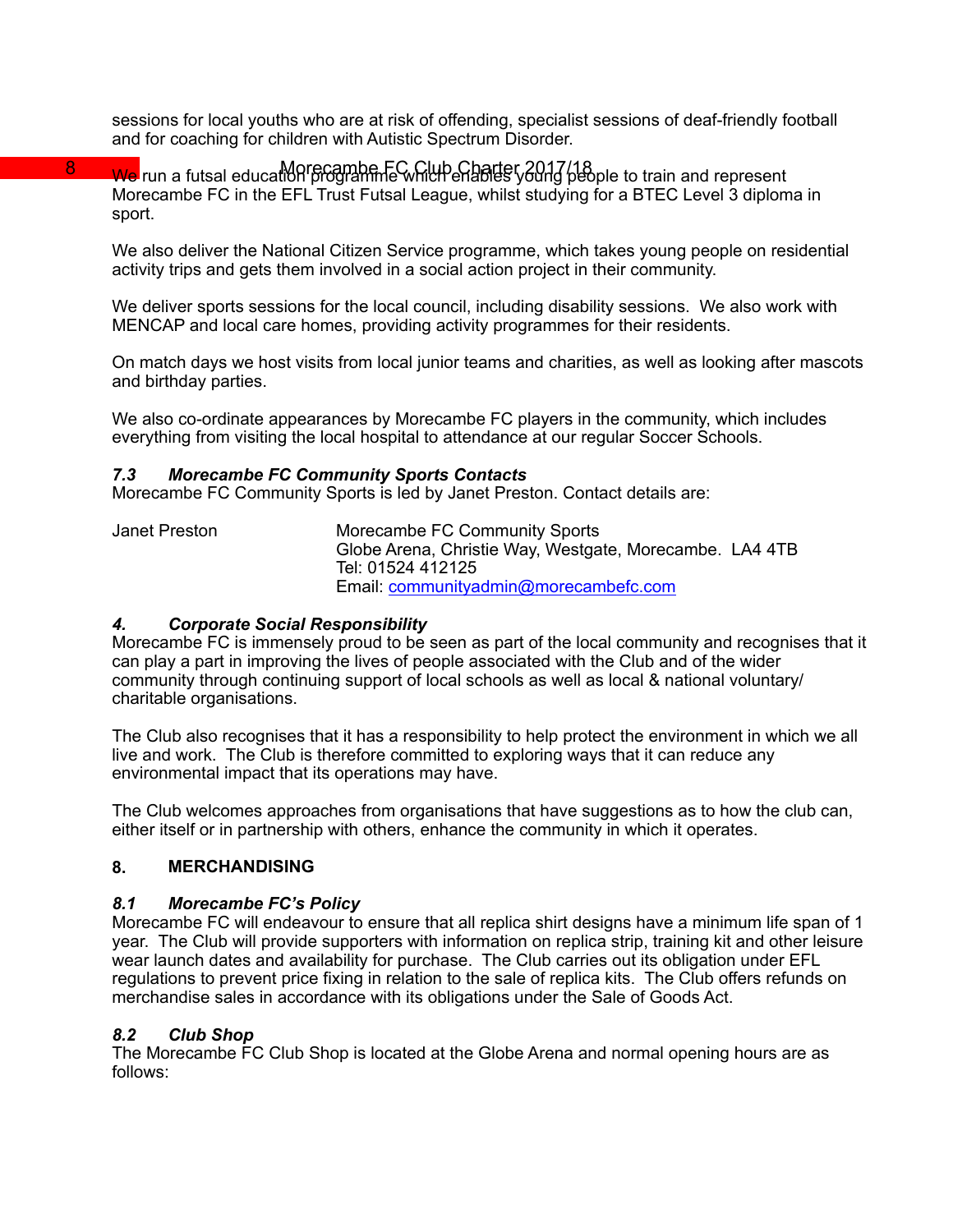| Monday    | Closed                                                    | Closed                                                      |                                   |
|-----------|-----------------------------------------------------------|-------------------------------------------------------------|-----------------------------------|
| Tuesday   | 5:00pm $-7:00$ pm &<br>$9:30 \text{pm} - 10:00 \text{pm}$ | Closed                                                      | Morecambe FC Club Charter 2017/88 |
| Wednesday | Closed                                                    | Closed                                                      |                                   |
| Thursday  | $1:00 \text{pm} - 6:00 \text{pm}$                         | $1:00 \text{pm} - 6:00 \text{pm}$                           |                                   |
| Friday    | 10:00am $-$ 1:00pm &<br>$1:30 \text{pm} - 6:00 \text{pm}$ | 10:00am $-$ 1:00pm &<br>$1:30 \text{pm} - 6:00 \text{pm}$   |                                   |
| Saturday  | $9:00$ am $-3:00$ pm &<br>$4:45$ pm $-5:30$ pm            | $9:00$ am $-1:00$ pm &<br>$1:30 \text{pm} - 4:30 \text{pm}$ |                                   |
| Sunday    | Closed                                                    | Closed                                                      |                                   |

Purchases can also be made online at <http://www.morecambefcshop.co.uk> The shop can be contacted during opening times on 01524 411797.

#### **9 EQUAL OPPORTUNITIES**

#### *9.1 Equality, Inclusion & Anti-Discrimination*

Morecambe FC is actively committed to upholding The Football League and it's own standards, values and expectations in relation to Equality. The club has an Equality Policy which can be viewed at [www.morecambefc.com](http://www.morecambefc.com).

As a professional Football Club, Morecambe FC is committed to embracing the Equality Act 2010 and the confrontation and elimination of discrimination whether by reasons of age, gender, gender reassignment, sexual orientation, marital status or civil partnership, nationality, ethnicity (race), religion or belief, ability or disability, pregnancy/maternity and to encourage equal opportunities.

The Club has a zero tolerance approach to all forms of discrimination or harassment, whether physical or verbal, and will work to ensure that such behaviour is met with the appropriate disciplinary action.

The Club supports the Football Association and the EFL in their commitment to develop a programme of ongoing training and awareness raising events and activities in order to promote the eradication of discrimination.

#### *2. Tackling Racism in Football - Morecambe FC's Policy*

Morecambe FC recognises that football has made significant attempts to tackle the issues of racism in recent years. The Governing bodies have committed themselves to the campaign and have been keen to spread the message through their members. The anti-racism policy at Globe Arena incorporates the pledges below:

- The Club has issued statements that racism will not be tolerated.
- The Club uses the public address system to re-enforce this.<br>- The Club strives to ensure season ticket holders do not take
- The Club strives to ensure season ticket holders do not take part in racist abuse.
- The Club will take action to prevent the sale of racist literature both outside and inside the ground.
- The Club will take disciplinary action against players who engage in racial abuse.The Club encourages a common strategy between all staff, stewards and police for dealing with racial abuse.
- The Club would remove racist graffiti form the ground and its environs as a matter of course.
- The Club works with other groups and agencies such as the PFA, supporters, voluntary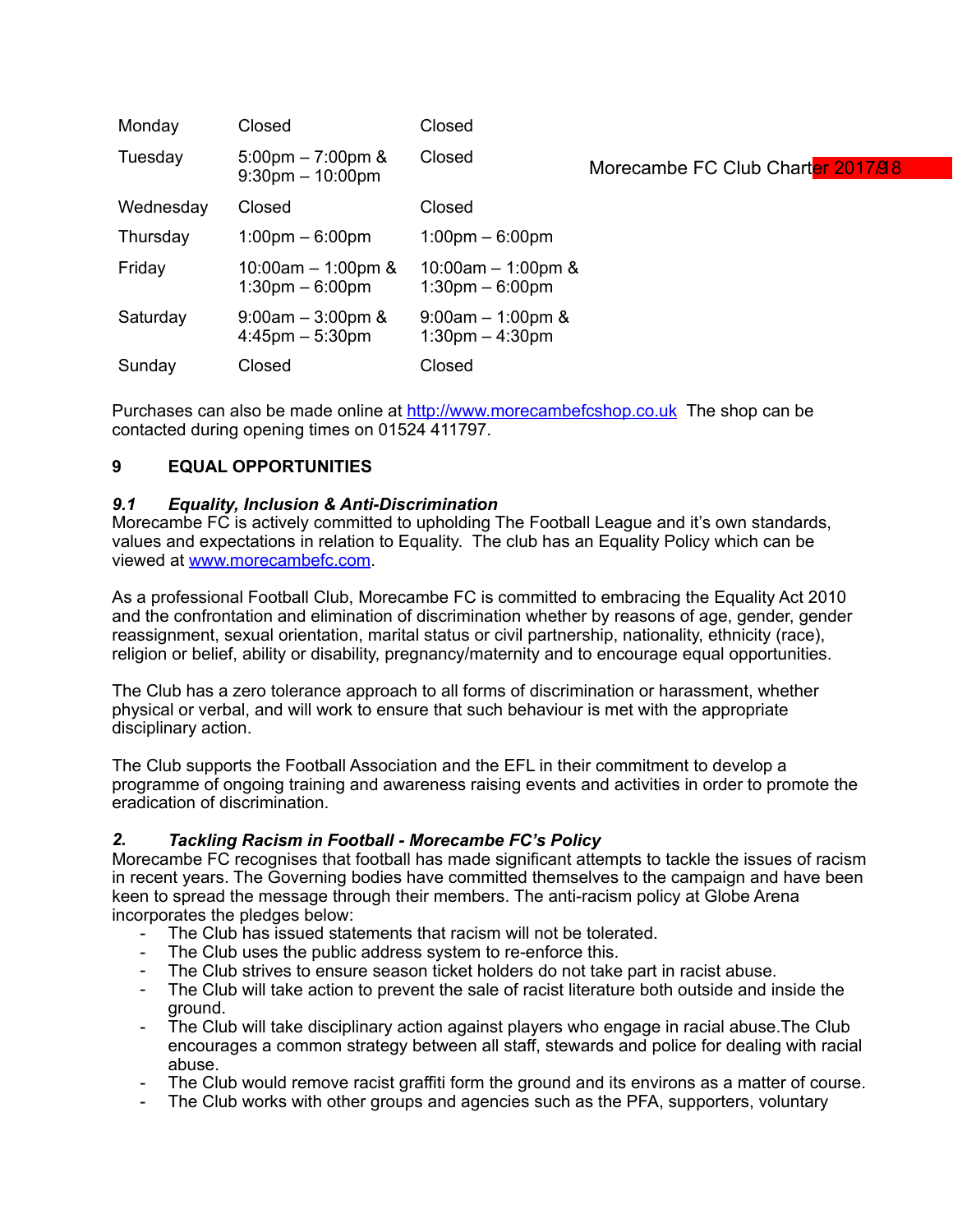organisations, youth clubs, sponsors, local authority, local business and police to develop an active programme and raise awareness to eliminate racial abuse and discrimination.

 $9.3$ 

## 10 9.3 Persons with Disabilities Morecambe FCs 2017/18

As part of our equal opportunities policy, the Club opposes all forms of unlawful or unfair discrimination on the grounds of disability. The Club operates a ticketing policy for disabled supporters and will ensure that the scheme does not discriminate between disabled people with differing impairments.

#### *9.4 Definitions of Disability*

As a fundamental principal, the Equality Act 2010 states that disabled people should not be treated "less favourably, without justification" and that reasonable adjustments should be made to make



goods, facilities and services accessible. For the purpose of this policy only, the definition of a disabled person is; any person who, because of their disability or impairment, is unable to use areas of stand seating or terracing without contravening Health and Safety Regulations, Guidelines or Policy. Any such person will be considered for the use of the "designated areas" of the stadium, in line with the procedures set out in this policy.

#### *9.5 Proof of Disability*

A person is considered disabled if he/she has a physical or mental impairment which has a substantial long term adverse affect on his/her ability to carry out normal day to day activities. The said person should have proof of this disability, and examples of such proof are, documentary evidence demonstrating current receipt of middle or high rate Disability Living allowance, (mobility or care component), receipt of either Severe Disablement Allowance or Attendance Allowance, or a personal letter from your GP. Morecambe FC will ask for proof of entitlement when tickets and/or disabled car parking are purchased.

#### *9.6 Ticket Pricing for Disabled Persons*

The pricing structure for disabled persons is as follows: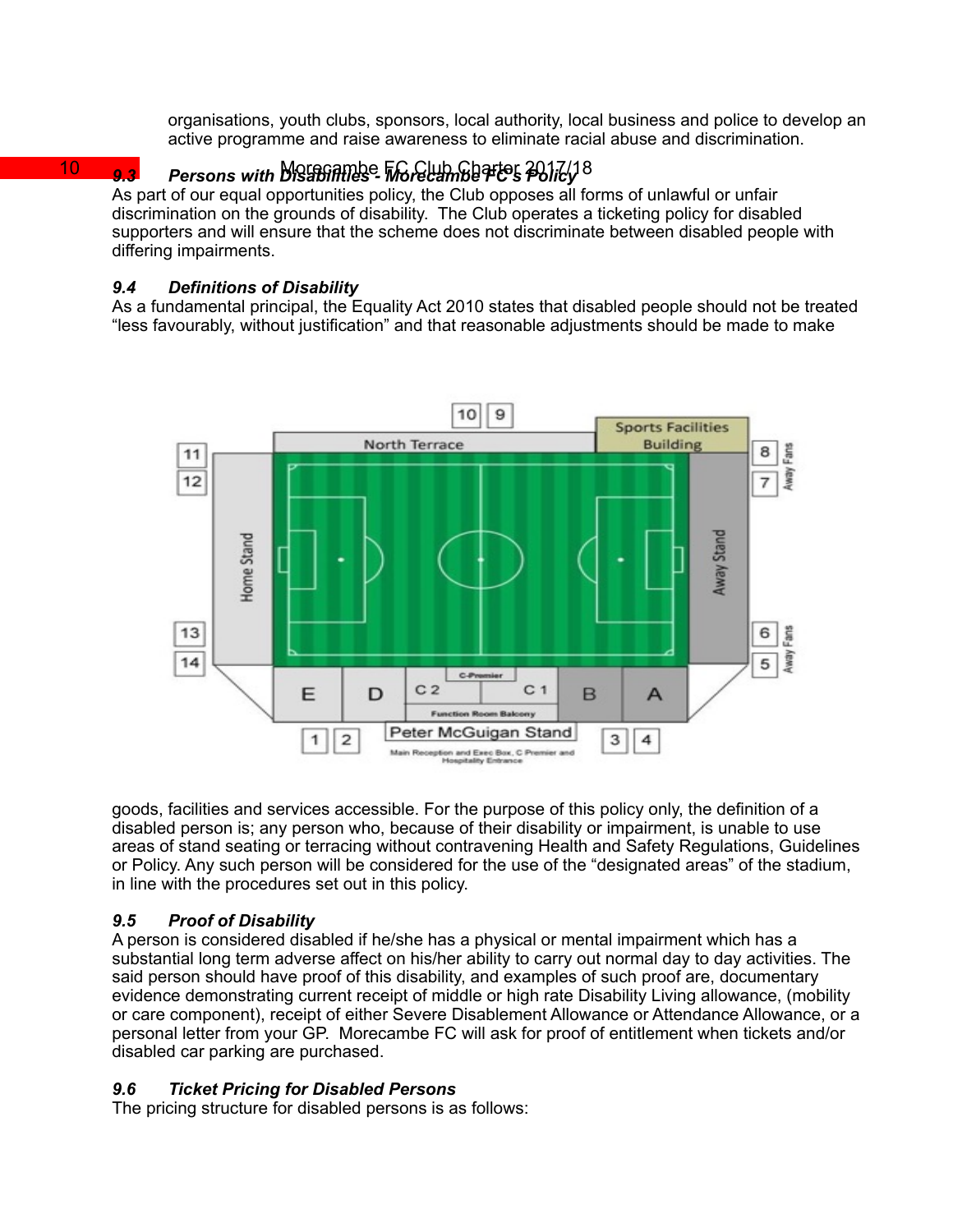enter (except in the case of a 16 year old or under, who would pay that relevant price). A carer of d<br>disabled person will be admitted free of charge. The Club reserved Redippers borded Charler<sup>o 20</sup>17118 The disabled person will pay the concessionary price relevant to the area of the ground that they disabled person will be admitted free of charge. The Club reserves the right to request proof of disability before issuing any concessionary price. Season tickets will be made available for disabled persons and their carer if the need arises.

#### **10. STADIUM**

#### *10.1 EFL Ground Regulations*

Copies of the EFL Ground Regulations are displayed at all points of ticket sale around the stadium.

#### *10.2 Stadium Plan*

The stadium plan shows the location of each section of Globe Arena, plus the numbered turnstiles. The Ticket Office is located adjacent to turnstiles 1 & 2.

#### *10.3 Acceptable Behaviour & Banning Orders*

Anyone attending football matches at The Globe Arena is required to comply with the Ground Regulations. Any person who breaches a Ground Regulation may be removed from the ground immediately and required to sign an Acceptable Behaviour Agreement before being allowed to attend further fixtures/events at The Globe Arena or may be issued with a stadium ban for a fixed period.

Any person who is under investigation for a football related offence, (home or away), may be subject to a Club ban from attending fixtures/events at the Globe Arena pending the outcome of the investigation. Any person convicted of a football related offence, (home or away), may receive an indefinite ban from attending fixtures/events at The Globe Arena. The period of this ban may exceed the period of any ban imposed by the courts.

Any person who is banned from attending fixtures/events at The Globe Arena will also be prohibited from purchasing tickets for away fixtures through Morecambe FC for the duration of their ban.

Any ban imposed may be reviewed, on request, by the Board after the period specified in the Club's banning notice.

#### **10.4 Match Day Stewarding Arrangements**

To assist with ensuring that all customers have a safe and enjoyable match day experience Morecambe FC employ match day stewards who are located inside and outside the ground. All stewards are trained in ground safety, crowd control and evacuation procedures. They operate under the direction of the Club's Ground Safety Officer.

Prior to entry to the ground stewards may ask to search people or bags/belongings to ensure that no prohibited items are brought into the ground. Any person found bringing prohibited items into the ground may be refused entry.

All spectators are asked to comply with instructions given by match day stewards. If you have any concerns about the actions of any other spectators these should be brought to the attention of the nearest steward who will, after consultation with the Ground Safety Officer, take whatever action is deemed appropriate.

#### *10.5 First Aid Facilities*

Morecambe FC have qualified first aiders, paramedics and a Crowd Doctor present at all matches. In the event that first aid/medical attention is required please inform the nearest steward who will be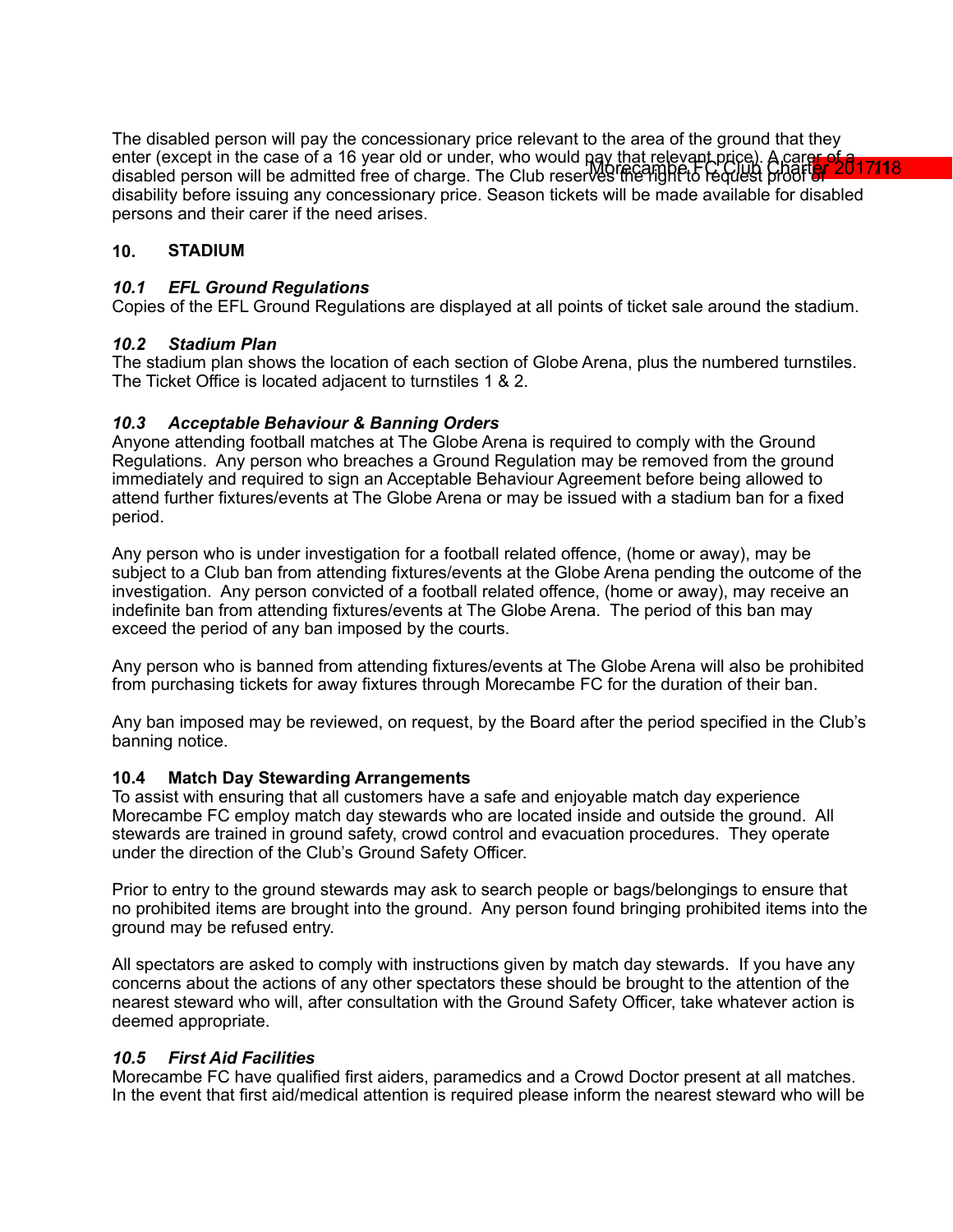able to summon appropriate assistance.

# 12 10.6 Directions to Globe Arena by car<br>12 Moreo the M6 motopys/ <del>OrgCambe & Scylin</del> Charter 2017/18

Leave the M6 motorway at junction 34 and follow the signs to Morecambe on the new dual carriageway. At the roundabout turn left, signposted Morecambe and follow the road for about a mile, then straight over the next roundabout. At the traffic lights, turn left, signposted Morecambe (opposite McDonalds). At the roundabout turn left and continue along Westgate for about a mile. You will pass Morecambe Fire Station on your right just before you reach the Globe Arena, also on your right.

#### *10.7 Matchday parking*

Car parking immediately outside Globe Arena is allocated through a ticketing system and spaces are not available for purchase on the day of a match. A limited number of spaces are available on a match by match basis and can be booked/prepaid via the Club Shop. Cars approaching the stadium without a permit will be turned away by stewards on the entrance road.

260 parking spaces are available at nearby Westgate Primary School. The school is located on Langridge Way, 450 yards from Globe Arena. The postcode is LA4 4XF. This parking and associated charges are operated by the school.

Secure motorcycle parking bays are provided at Globe Arena. These are situated at each side of the concourse in front of the Main Stand. No charge is made for parking a motorcycle.

#### *10.8 Public transport*

We encourage visitors to Globe Area to use public transport and there are a number of options available.

Bus services 6 and 6A serve Globe Arena and are run by Stagecoach. The services operate from both Morecambe town centre and Lancaster Bus Station.

Rail services operate from Lancaster to Morecambe, via Bare Lane. Morecambe and Bare Lane stations are approximately 25 minutes walk from the ground.

To create your own travel plan, visit <http://www.traveline-northwest.co.uk/>and select the 'Plan your journey' option. Enter 'Morecambe Football Club' as your destination.

#### *10.9 Pedestrians and cyclists*

Directions to Globe Arena for pedestrians and cyclists can be found on the club website: [http://www.morecambefc.com/club/globe-arena](http://www.morecambefc.com/club/globe-arena/) Cycle parking racks are provided at each corner of the stadium.

#### 11. **DATA PROTECTION**

Morecambe FC may gather and hold personal information about customers that has been provided by the customer or gathered from web-based technology. All information gathered will be handled and stored in accordance with the Data Protection Act.

Morecambe FC will not do anything with your data that you would not anticipate from a privacy conscious company with a contact strategy founded on permission based marketing. We will use the data held for administration, marketing, customer services and profiling purchasing preferences.

If compelled to do so, we will disclose information to law enforcement agencies.

### **12 OBJECTIVES FOR THE 2017/18 SEASON**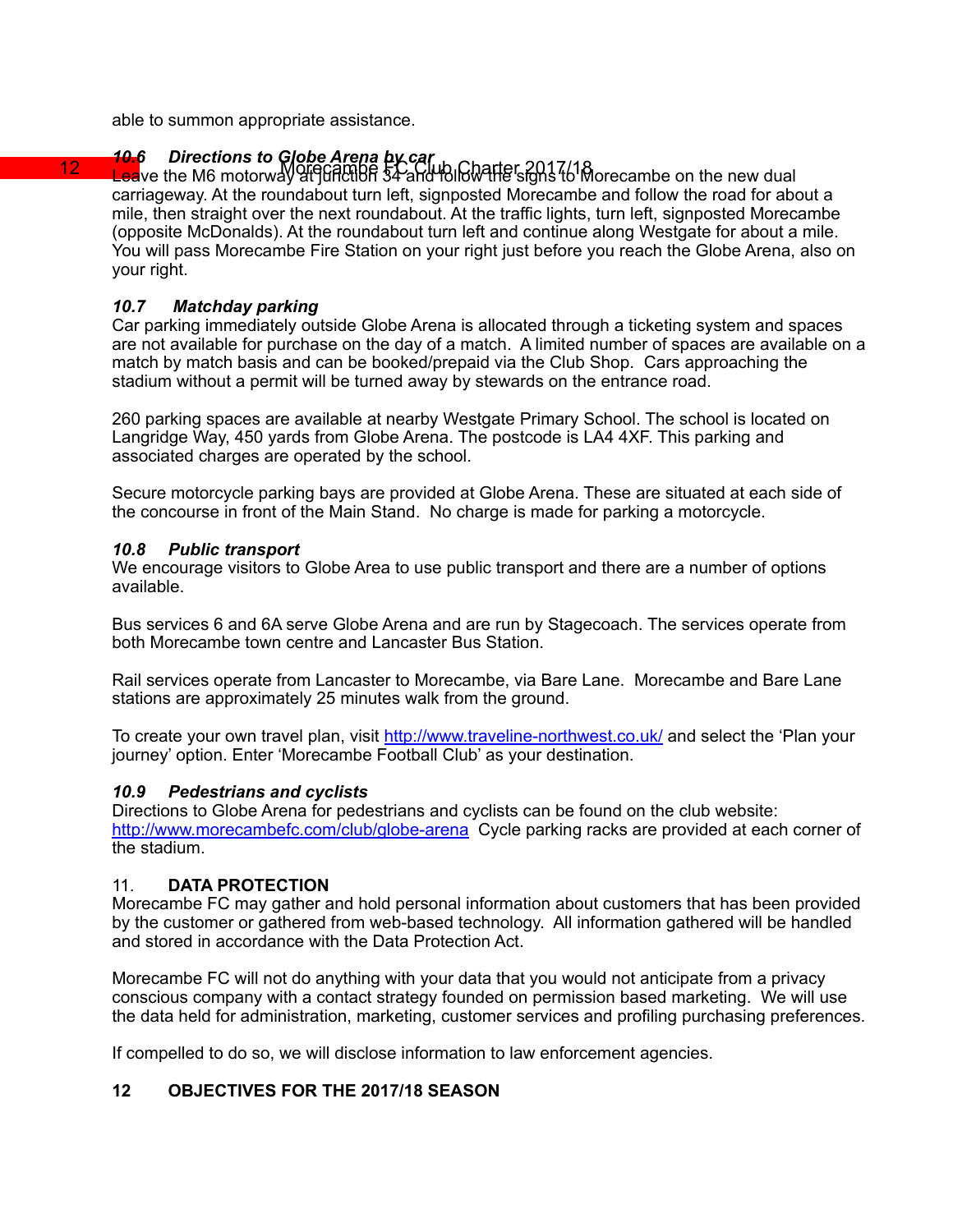season, the club intends to undertake the following initiatives as part of our programme of continual zure.<br>Improvement: Morecambe Football Club endeavours to provide the highest possible standard of customer care and to offer the best possible experience for visitors to the Globe Arena. During the 2017/18 improvement:

- **Objective 1:** During the season the Club will review its Customer Charter, to include information on Stewarding, Crowd Control, First Aid Procedures and the process for Banning Supporters. It will also include information relating to Catering Facilities and Hospitality.
- **Objective 2:** The Club will provide a number of ticketing offers during the course of the season, with the aim of bringing new visitors to watch football at the Globe Arena and also to expand the number of spectators in certain demographic groups (e.g. children and families.) Offers will be advertised on the Club website, social media and through other established marketing channels.
- **Objective 3:** The Club will implement a Club Charity Policy for inclusion in the Customer Charter.